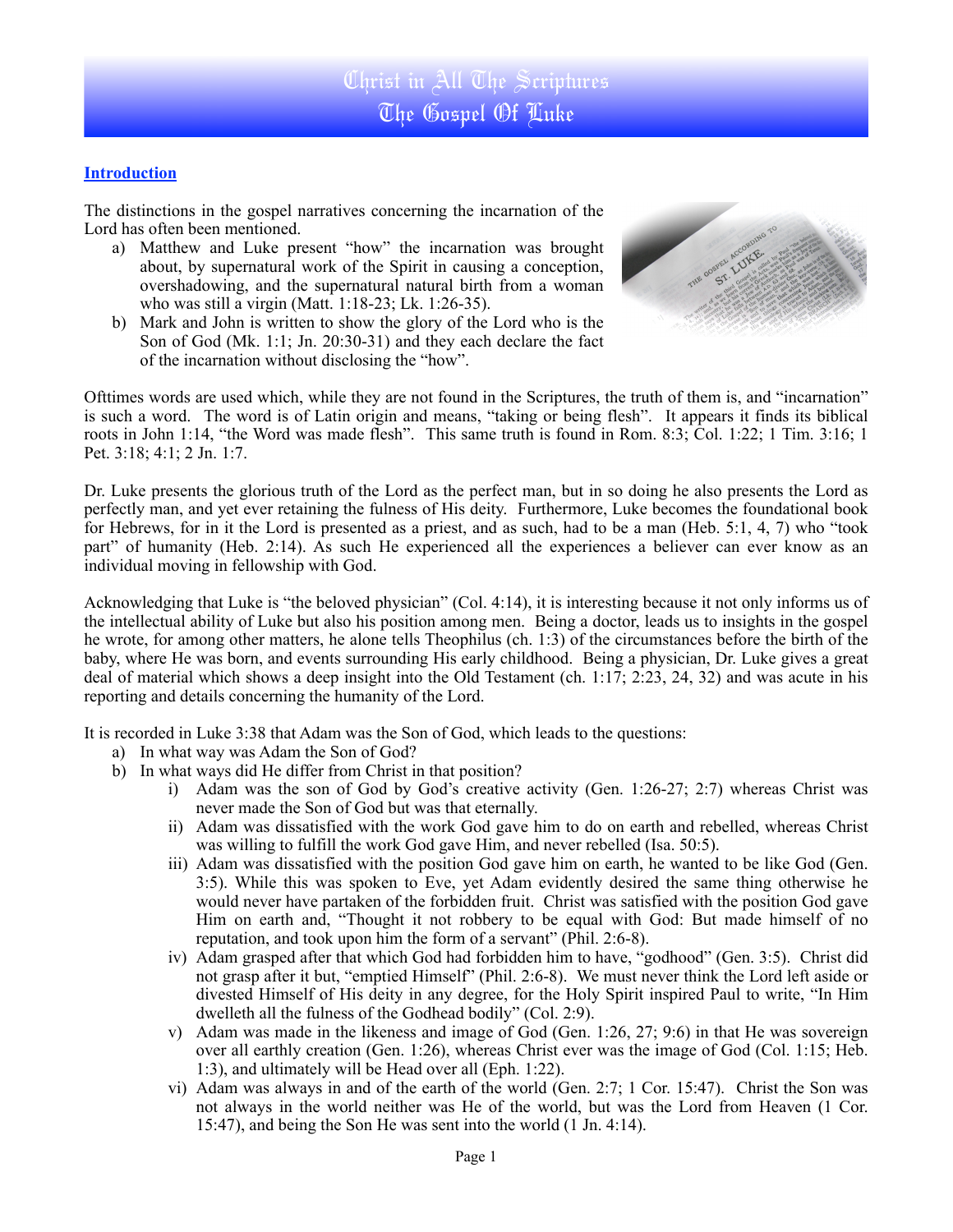## **His record of the humanity of the Lord**

Dr. Luke refers to the Lord as the "Babe" (ch. 2:12, 16); the "child" (ch. 2:5, 17, 21, 27, 34, 40, 43). Because of the stress on the humanity of the Lord, Luke deals with the family history from two standpoints:

- a) The then present family history (ch. 1:5-2:7); the happening at His birth, presentation, and mother's cleansing (ch. 2:6-2:39); His physical, mental, and spiritual development, consciousness of His place before God (ch. 2:40-52); and preparations for His public ministry (ch. 3:1-23).
- b) The paternal family history showing his relationship to David (ch. 3:31 thus the kingship) and to Adam (ch. 3:38). Dr. Luke does not give the Lord's genealogy until chapter three for, like Matthew, the emphasis is on Jesus, a man of flesh and blood, muscle, and sinew. He was a real man, an historical member of the human race. While Matthew puts the genealogy first, for His humanity is vital for His ultimate Kingship and universal administration (Heb. 2:8) and divine purpose (Psa. 2:6), this is not the case in Luke's narrative.

#### **His record of the glory of His person**

Luke alone records the Lord being the "Consolation of Israel" (ch. 2:25); "the Lord's Christ" (ch. 2:26); the "Son of the Highest" (ch. 1:32); that "Holy Thing" (ch. 1:35); the "Horn of salvation" (ch. 1:69); the "Son of God" by the angel (ch. 1:35), by Satan (ch. 4:3, 9), by "demons" (ch. 4:41; 8:28), and by the religious leaders (ch. 22:70); the "Dayspring from on high" (ch. 1:78); a "Saviour which is Christ the Lord" (ch. 2:11); "Thy Salvation" (ch. 2:30); "A Light to lighten the Gentiles, and the Glory of Thy people Israel" (ch. 2:32). He is mightier than John the Baptist (ch. 3:16); a "Great Prophet" (ch. 7:16); "The Christ of God" (ch. 9:20); and a "Prophet mighty in deed and word" (ch. 24:19).

#### **Dr. Luke's presentation of the incarnation**

Throughout the years, due to the words of the Christmas Carols and Biblical stories, the recalling of the incarnation of the Lord into this world by Dr. Luke can become ordinary, just so many words. Yet in this mighty work which necessitated the activity of each member of the Holy Trinity are truths which can overwhelm the spirit.

The incarnation of the Lord is unique for this is not one life form taking or becoming another, but rather one member of the Godhead, while retaining fulness of deity, added to Himself perfect humanity, becoming associated with all people. In this gospel Christ is presented in the reality of earthly poverty and rejection, but at the same time the theme of celestial praise to God.

This paper is a meditation on:

- a) The declaration of Zacharias
- b) The annunciation in which is emphasized the person and the place
- c) His rejection

## **The declaration of Zacharias**

Having had his tongue loosed, Zachariah began to praise God and repeats the word "visited" (ch. 1:68, 78). This is the reality, the "Dayspring from on high hath visited us" and the reason is "to redeem His people". What does it mean "to visit"? The word translated "visited" means to look down and help. It is historically seen when God visited His people and gave them bread (Ruth 1:6). With startling wonder we take our place with the inspired Psalmist and ask, "What is man, that thou art mindful of him? and the son of man, that thou visitest him?" (Psa. 8:4). This divine visitor came down to where we were, and just as in a very faint way the Queen of Sheba brought great gifts to Solomon, so our Divine Visitor brought gifts which are incalculable in value to us. Great is the grace which brought to us the personal living manifestation of God and the Father; the gift of salvation; the knowledge of the Holy Spirit and His indwelling us; the enlightenment of that which lies beyond the grave, His